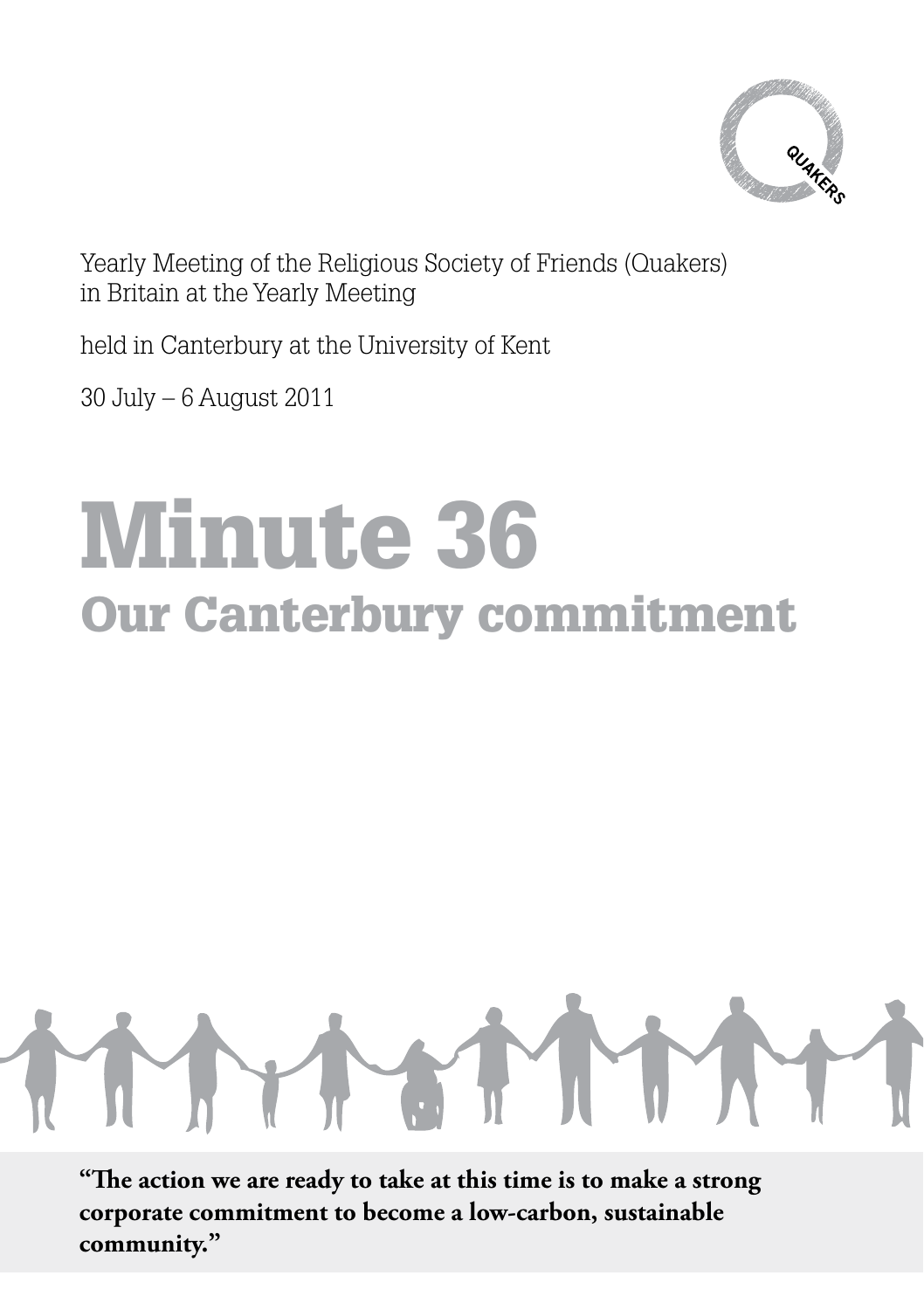"Sustainability is an urgent matter for our Quaker witness. It is rooted in Quaker testimony and must be integral to all we do corporately and individually." (*A framework for action 2009-2014*)

A concern for the Earth and the well-being of all who dwell in it is not new, and we have not now received new information which calls us to act. Rather we are renewing our commitment to a sense of the unity of creation which has always been part of Friends' testimonies. Our actions have as yet been insufficient.

John Woolman's words in 1772 sound as clearly to us now:

"The produce of the earth is a gift from our gracious creator to the inhabitants, and to impoverish the earth now to support outward greatness appears to be an injury to the succeeding age."

*(Quaker faith & practice* 25.01*)* 

So we have long been aware that our behaviour impoverishes the earth and that it is our responsibility both to conserve the earth's resources and to share them more equitably. Our long-standing commitment to peace and justice arises in part from our understanding of the detrimental effect of war and conflicts, in damaging communities and squandering the earth's resources. As a yearly meeting we have considered this before, and in 1989 we adopted The World Council of Churches' concern for Justice, Peace and the Integrity of Creation, minuting that this concern "grows from our faith, and cannot be separated from it. It challenges us to look again at our lifestyles and reassess our priorities, and makes us realise the truth of Gandhi's words: 'Those who say religion has nothing to do with politics do not know what religion is'".

In 2009 the Yearly Meeting endorsed the statement made by Meeting for Sufferings on 'A Quaker response to the crisis of climate change'. This statement was addressed to the Copenhagen Conference and all Friends and meetings were urged to take up its challenges.

In preparation for this yearly meeting gathering, in the background reading, in many of the events and activities, in the Swarthmore lecture and in yesterday's introduction and threshing groups, prophetic voices have prompted us to wrestle once again with the immensity of the challenge we face.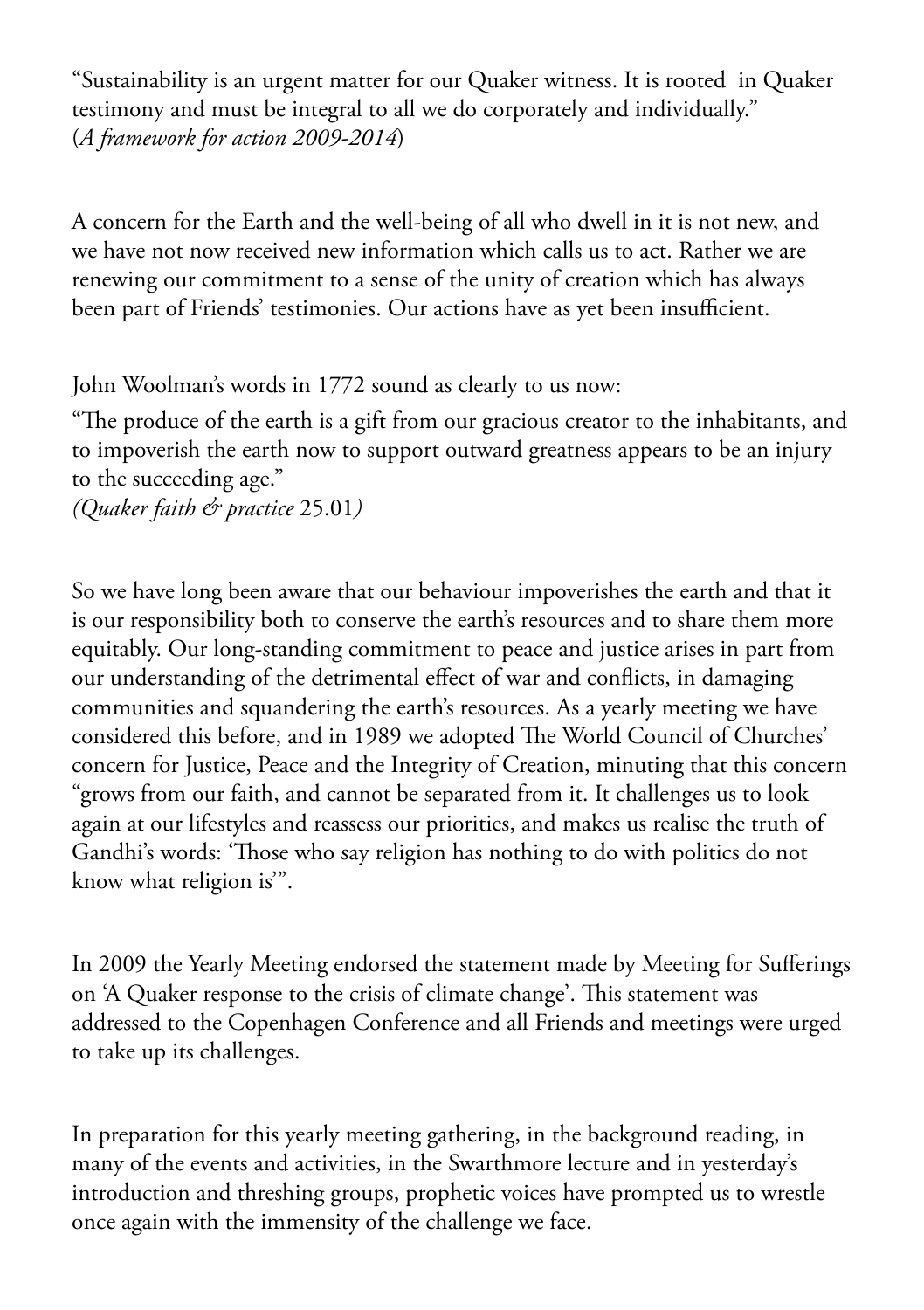We are grateful to those Friends who have responded in their own lives and who have encouraged and informed us. We know that some Friends and meetings have made changes to reduce their impact on the environment, and that there is much more which may yet be done.

We need to arrive at a place in which we all take personal responsibility to make whatever changes we are called to. At the same time, we need to pledge ourselves to corporate action. The environmental crisis is enmeshed with global economic injustice and we must face our responsibility as one of the nations which has unfairly benefited at others' expense, to redress inequalities which, in William Penn's words, are 'wretched and blasphemous.' (*Quaker faith & practice* 25.13)

The action we are ready to take at this time is to make a strong corporate commitment to become a low-carbon, sustainable community. This will require a process to establish a baseline of current witness and a framework in which individual Friends and local meetings can share their successes.

We need to allocate adequate resources to this process. This process needs to be joyful and spirit-led, with room for corporate discernment at local, area and national level. We believe this corporate action will enable us to speak truth to power more confidently. Growing in the spirit is a consequence of taking action, and action flows from our spiritual growth; here is the connectedness we seek. Only a demanding common task builds community.

'Whom shall I send?' We hear the call to this demanding common task. How will we answer it?

We have been reminded of the current work of Quaker Peace & Social Witness. We ask Meeting for Sufferings to work with area meetings and our staff to make better known our current witness and to give thought to appropriate aims for our corporate commitment and the framework which will allow our successes to be shared. We ask them to look at the priorities in *A Framework for Action* and ask Britain Yearly Meeting Trustees to see where there are resources that can be allocated to these priorities to support our corporate commitment and to take our action forward. In addition we ask Meeting for Sufferings to look at the issues of public policy that we might be led to adopt and advocate in the political arena.